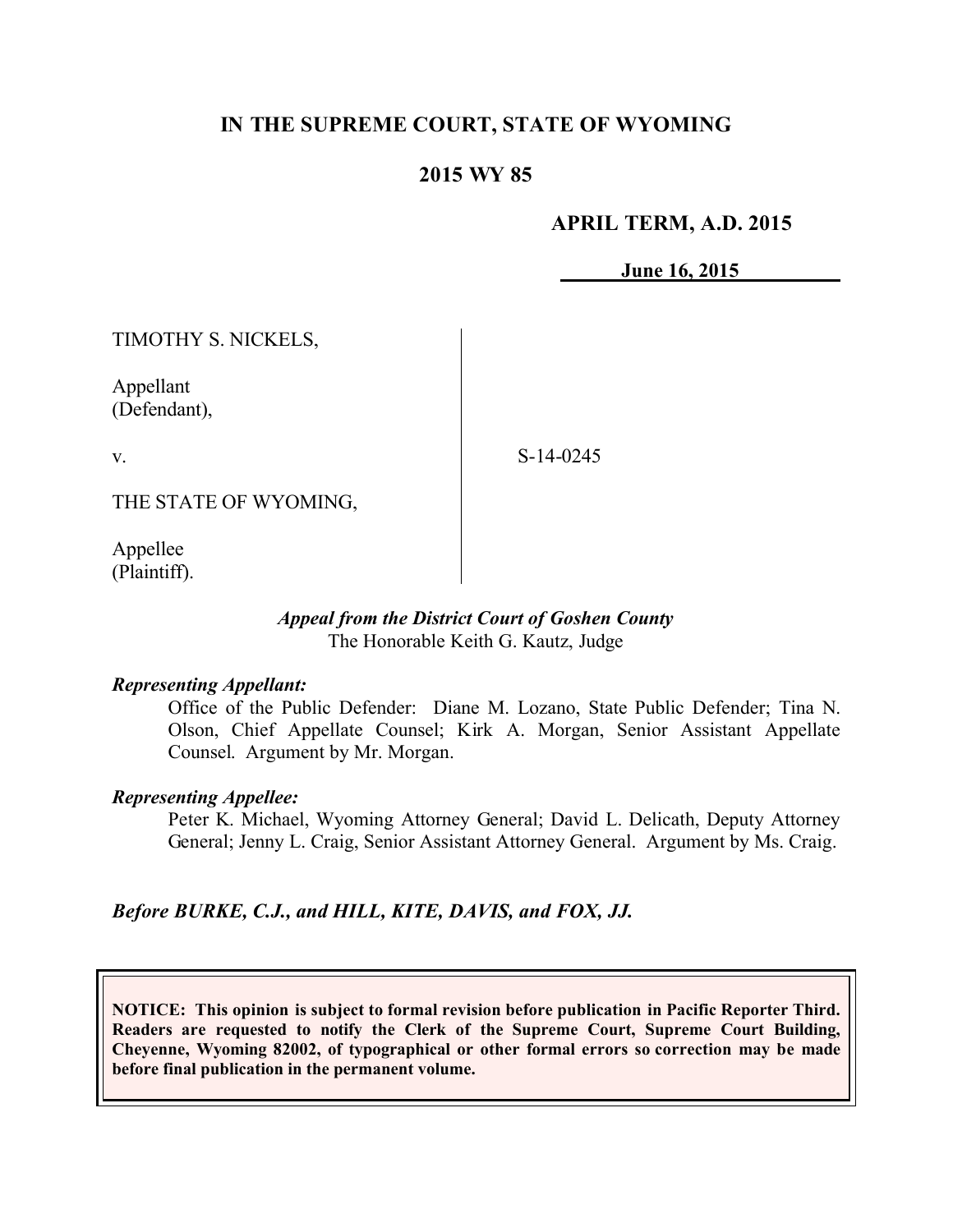## **KITE, Justice.**

[¶1] Timothy S. Nickels was convicted by a jury of strangulation of a household member. He claims the district court erred by refusing to instruct the jury on the lesser included offense of battery. We conclude the district court properly refused the lesser included offense instruction because there was no evidence to support it.

[¶2] We affirm.

## **ISSUE**

[¶3] Mr. Nickels states the issue on appeal as:

Did the district court err when it refused to give appellant's requested lesser included offense instruction?

The State presents a similar issue, although it is phrased in more detail.

# **FACTS**

[¶4] Mr. Nickels and the victim, Diana Evans, were involved in a long-term romantic relationship. Earlier in their relationship, they had hitchhiked to truck stops in various states, where Mr. Nickels earned money by polishing wheels and tanks on semi-trucks. Although the victim decided in 2003 to move to Torrington, Wyoming to live near her mother, she and Mr. Nickels continued their relationship and he would occasionally stay with her.

[¶5] On October 21, 2013, Mr. Nickels was staying with the victim in Torrington. They drank beer throughout the afternoon and Mr. Nickels became "aggravated" because he believed he had not been paid fairly for some work he had done for an acquaintance. Mr. Nickels was planning to leave the next day, and the victim decided to quit drinking that evening so she could drive him out of town. They went to bed and he asked if they were going to make love, to which she responded, "No."

[¶6] Mr. Nickels climbed on top of the victim with a leg on either side of her, put both hands on her neck, and pressed so hard she could not breathe. She thought she passed out and he let go. After she took a few breaths, he began to press on her neck again. Mr. Nickels let go the second time, said he was leaving and demanded that she give him some money. After she complied, Mr. Nickels left the house.

[¶7] The victim made sure the doors were locked and called a friend, who advised her to contact law enforcement. She called 911 and Sergeant Matthew Davis of the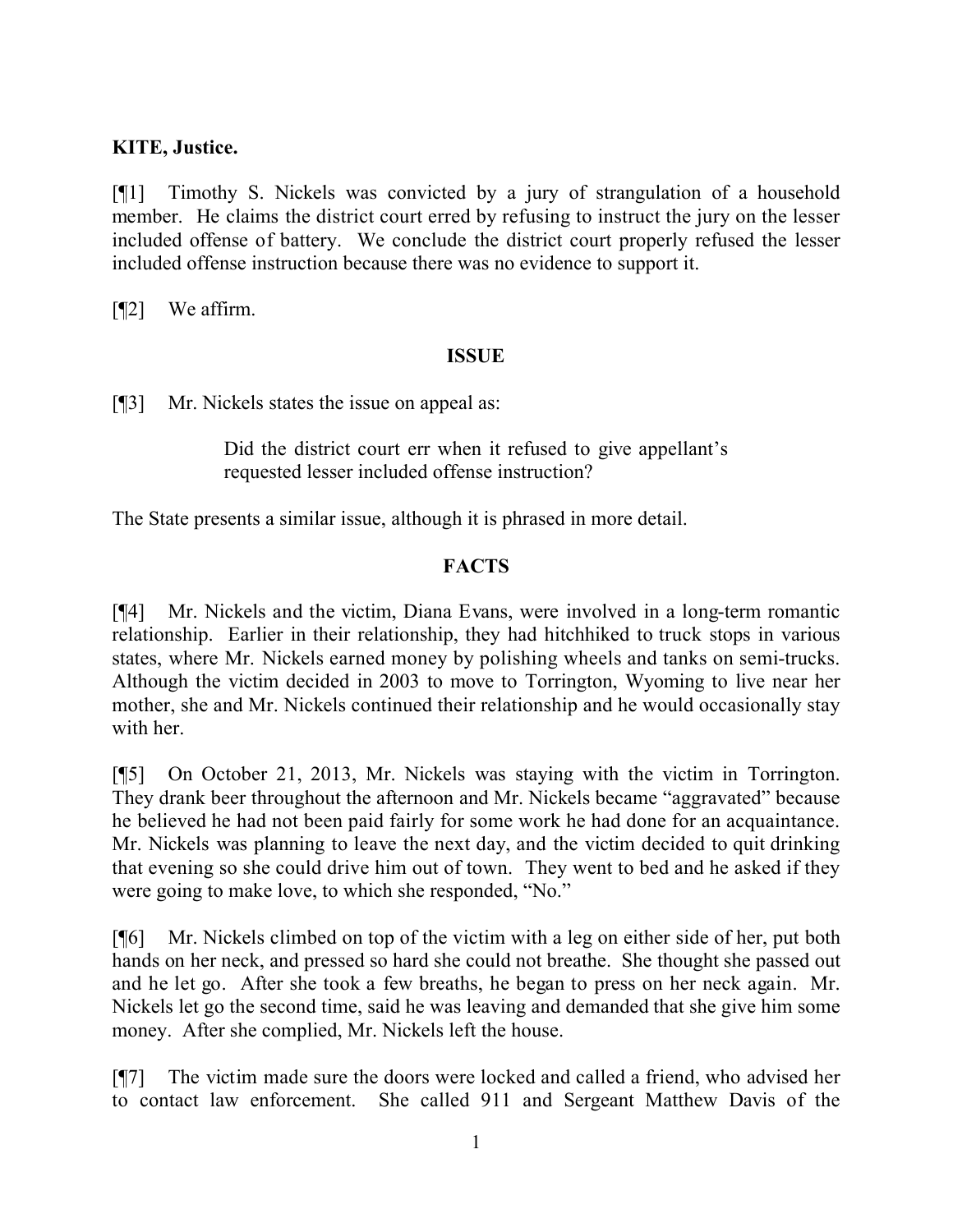Torrington Police Department responded. At first, the victim would not answer the door because she did not know who was knocking and was afraid Mr. Nickels had returned. After Sgt. Davis identified himself, she let him in. He interviewed her and took photographs of her neck. Emergency medical technicians were summoned to the house, but she refused to be transported to the hospital.

[¶8] The State charged Mr. Nickels with one count of strangulation of a household member in violation of Wyo. Stat. Ann. § 6-2-509 (a)(i) and (b) (LexisNexis 2013), and he pleaded not guilty. The matter went to trial before a jury on March 24, 2014. The district court refused Mr. Nickels' request for a lesser included offense instruction, concluding there was no evidence to support giving such an instruction. The jury returned a guilty verdict, and Mr. Nickels appealed after the district court sentenced him.

## **STANDARD OF REVIEW**

[¶9] Mr. Nickels objected to the district court's failure to give the lesser included offense instructions. We, therefore, review his claim that the district court erred *de novo. Silva v. State,* 2012 WY 37, ¶ 23, 271 P.3d 443, 450 (Wyo. 2012).

#### **DISCUSSION**

[¶10] Mr. Nickels was convicted of strangulation of a household member, which is a felony under  $§$  6-2-509:

> (a) A person is guilty of strangulation of a household member if he intentionally and knowingly or recklessly causes or attempts to cause bodily injury to a household member by impeding the normal breathing or circulation of blood by:

> (i) Applying pressure on the throat or neck of the household member; or

> (ii) Blocking the nose and mouth of the household member.

> (b) Strangulation of a household member is a felony punishable by imprisonment for not more than five (5) years.

> (c) For purposes of this section, "household member" means as defined in W.S.  $35-21-102(a)(iv)(A)$  through (D), (G) and (H).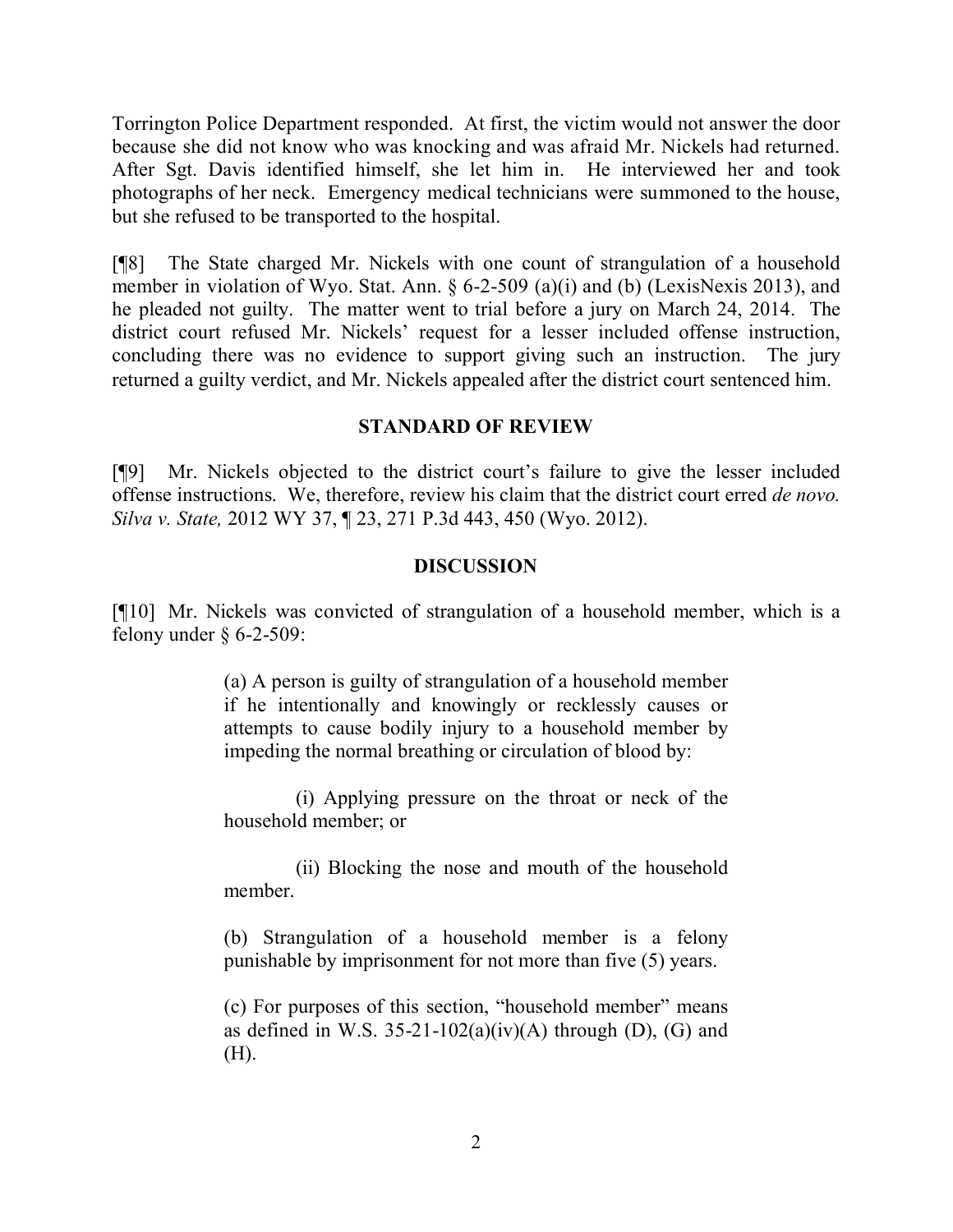The district court narrowed the elements of the crime in the instruction given at trial:

- 1. On or about October 21, 2013;
- 2. In Goshen County, Wyoming;
- 3. The Defendant, Timothy S. Nickels;
- 4. Did intentionally and knowingly;
- 5. Cause bodily injury to [the victim], a household member;
- 6. By impeding her normal breathing;
- 7. By applying pressure on [the] throat or neck of [the victim].

[¶11] Mr. Nickels argues the district court committed reversible error by failing to instruct the jury on the lesser included offenses of battery, under Wyo. Stat. Ann. § 6-2- 501(b) (LexisNexis 2013),<sup>1</sup> and domestic battery, under Wyo. Stat. Ann.  $\S$  6-2-511 (LexisNexis 2014). Mr. Nickels' appellate argument on § 6-2-511 is misplaced because that statute did not go into effect until July 1, 2014. He committed his crime in 2013 and the trial was held in March 2014. At that time, domestic violence was addressed by  $\S$  6- $2-501(e)$  and (f), which provided enhanced penalties for repeat convictions of crimes against household members.

[¶12] Consequently, the question for our determination is whether the district court should have instructed the jury on the offense of battery as set out in  $\S$  6-2-501(b):

> (b) A person is guilty of battery if he intentionally, knowingly or recklessly causes bodily injury to another person by use of physical force.

Under subsection (d) of the statute, battery is a misdemeanor.

(i) Touches another person in a rude, insolent or angry manner without intentionally using sufficient physical force to cause bodily injury to another; or

 <sup>1</sup> At trial, the defense also requested a lesser included offense instruction on unlawful contact, under  $\delta$  6- $2 - 501(g)$ :

<sup>(</sup>g) A person is guilty of unlawful contact if he:

<sup>(</sup>ii) Recklessly causes bodily injury to another person.

Mr. Nickels does not, however, argue on appeal that the district court erred by refusing to instruct the jury on that offense.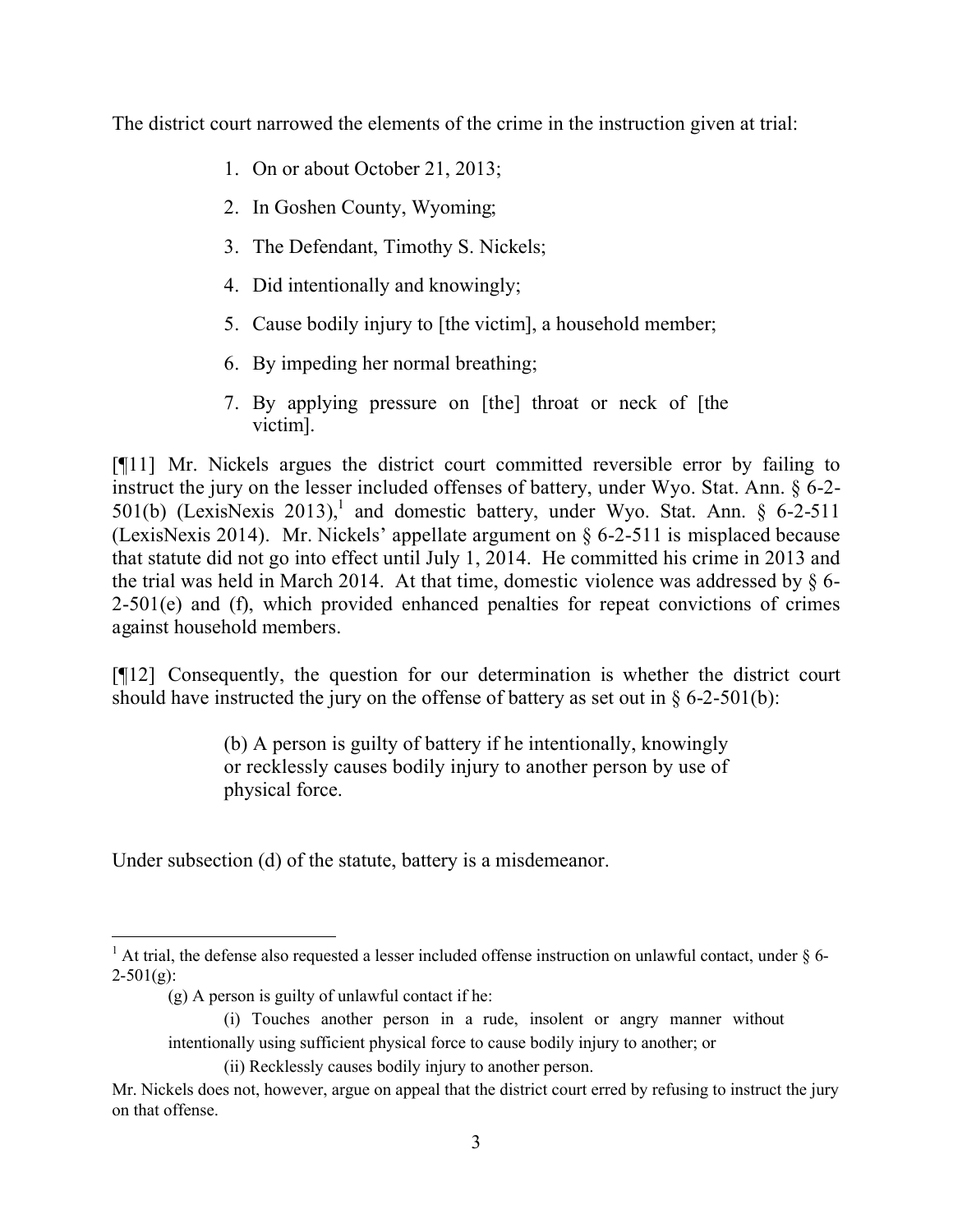[¶13] Our precedent on lesser included offense instructions is long and complicated. We attempted to put to rest various problems with the governing law in *State v. Keffer,* 860 P.2d 1118 (Wyo. 1993). One of the issues addressed in that case was how to determine whether a crime is actually a lesser included offense. In making that determination, W.R.Cr.P. 31(c) governs:

> (c) *Conviction of Lesser Offense***.** – The defendant may be found guilty of an offense necessarily included in the offense charged or of an attempt to commit either the offense charged or an offense necessarily included therein if the attempt is an offense.

Based upon the "necessarily included" language of Rule 31(c), applicable federal precedent and earlier Wyoming case law, we concluded the statutory elements or <sup>"</sup>*Blockburger* test"<sup>2</sup> should be used to determine whether a statute sets out a lesser included offense. *Keffer,* 860 P.2d at 1133-34. The general *Blockburger* test states:

> The applicable rule is that where the same act or transaction constitutes a violation of two distinct statutory provisions, the test to be applied to determine whether there are two offenses or only one, is whether each provision requires proof of a fact which the other does not.

*Silva*, ¶ 24, n.4, 271 P.3d at 451, n.4, quoting *Blockburger v. United States,* 284 U.S. 299, 304, 52 S. Ct. 180, 182, 76 L. Ed. 306 (1932). The test is used in various contexts to protect a criminal defendant's right to be free from double jeopardy. *Keffer,* 860 P.2d at 1131; United States Const. Amend. V; Wyo. Const. art. 1, § 11.

[¶14] When applied to a request for a lesser included offense instruction, the statutory elements test directs:

> one offense is not 'necessarily included' in another unless the elements of the lesser offense are a subset of the elements of the charged offense. Where the lesser offense requires an element not required for the greater offense, no instruction is to be given under [Wyoming Rule 31(c)].

*Keffer,* 860 P.2d at 1134, quoting *Schmuck v. United States*, 489 U.S. 705, 716, 109 S. Ct. 1443, 1450, 103 L. Ed. 2d 734 (1989). *See also Dean v. State,* 2003 WY 128, ¶¶ 14–19, 77 P.3d 692, 697–99 (Wyo. 2003). This portion of the analysis involves only a

<sup>2</sup> The *Blockburger* test is named after the seminal case of *Blockburger v. United States,* 284 U.S. 299, 304, 52 S. Ct. 180, 182, 76 L. Ed. 306 (1932).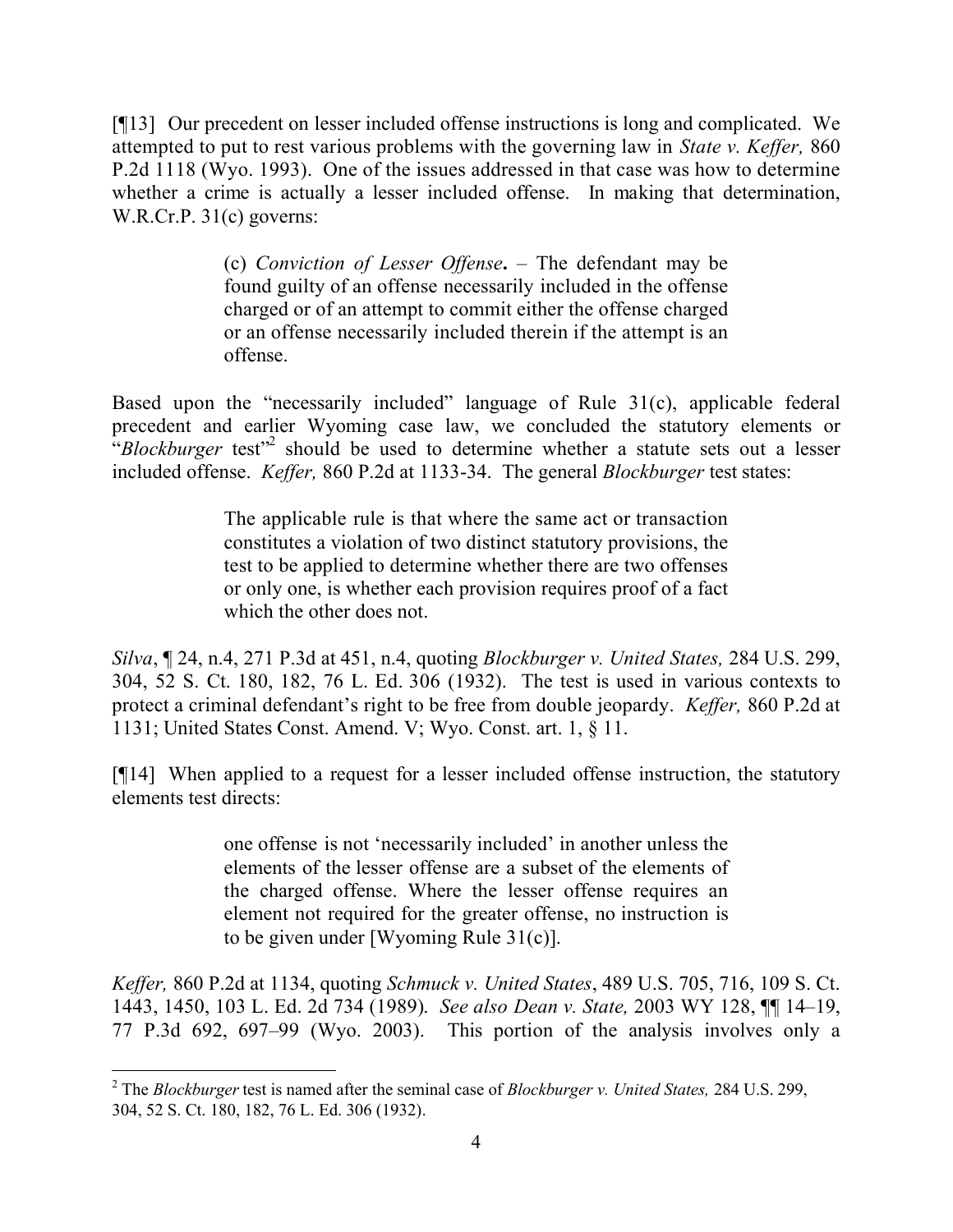comparison of the elements of the statutes with no reference whatsoever to the evidence produced at trial. *Keffer,* 860 P.2d at 1130.

[¶15] If the court determines the lesser included offense meets the statutory elements test, it then must analyze whether the evidence supports giving a lesser included offense instruction. *Keffer* provided a comprehensive analysis of the options for addressing the sufficiency of the evidence to support a lesser included offense issue. At issue was a five-part test from *United States v. Chapman*, 615 F.2d 1294, 1299 ( $10^{th}$  Cir. 1980), that this Court had been using to determine whether a lesser included offense instruction should be given. Under the *Chapman* test, a lesser included offense instruction was warranted if the following requirements were satisfied:

> (1) a proper request is made; (2) the elements of the lesser offense are identical to part of the elements of the greater offense; (3) there is some evidence that would justify conviction of the lesser offense; (4) the proof on the element or elements differentiating the two crimes is sufficiently in dispute so that the jury may consistently find the defendant innocent of the greater and guilty of the lesser-included offense, and (5) there is mutuality, *i.e.,* a charge may be demanded by either the United States or the defense.

*Keffer,* 860 P.2d at 1124-25, quoting *Chapman*, 615 F.2d at 1299. The third and fourth elements of the *Chapman* test addressed the trial evidence.

[¶16] We decided in *Keffer,* 860 P.2d at 1134-36, that the *Chapman* test encouraged the trial court to delve too far into evidentiary issues which should be answered by the jury. We, therefore, adopted a less structured analysis to determine if the evidence supports a lesser included offense instruction. Under the *Keffer* test, the quantum of evidence required to give a lesser included offense instruction is minimal and a requested instruction should be given "if there are in dispute factual issues that would permit a jury rationally to find the defendant guilty of the lesser offense and acquit the defendant of the greater." *Id.* at 1136.

[¶17] In truth, the differences between the two tests are slight. Given the similarities, it is not surprising that this Court has continued in some circumstances to use the more structured *Chapman* analysis. *Dean*, ¶ 18, 77 P.3d at 698, and cases collected therein; *Snow v. State,* 2012 WY 18, ¶ 15, 270 P.3d 656, 661 (Wyo. 2012) (using five-part test); *Silva,* ¶ 24, 271 P.3d at 451 (using *Keffer* test). *Dean* recognized the apparent ambiguity in our precedent but did not further address the issue. Instead, we employed the consistent rule that "a lesser-included offense instruction is not to be given in the absence of some minimal evidentiary support." *Dean,* ¶ 19, 77 P.3d at 699. Stated another way, a "lesser included offense instruction should be given where there is some evidence to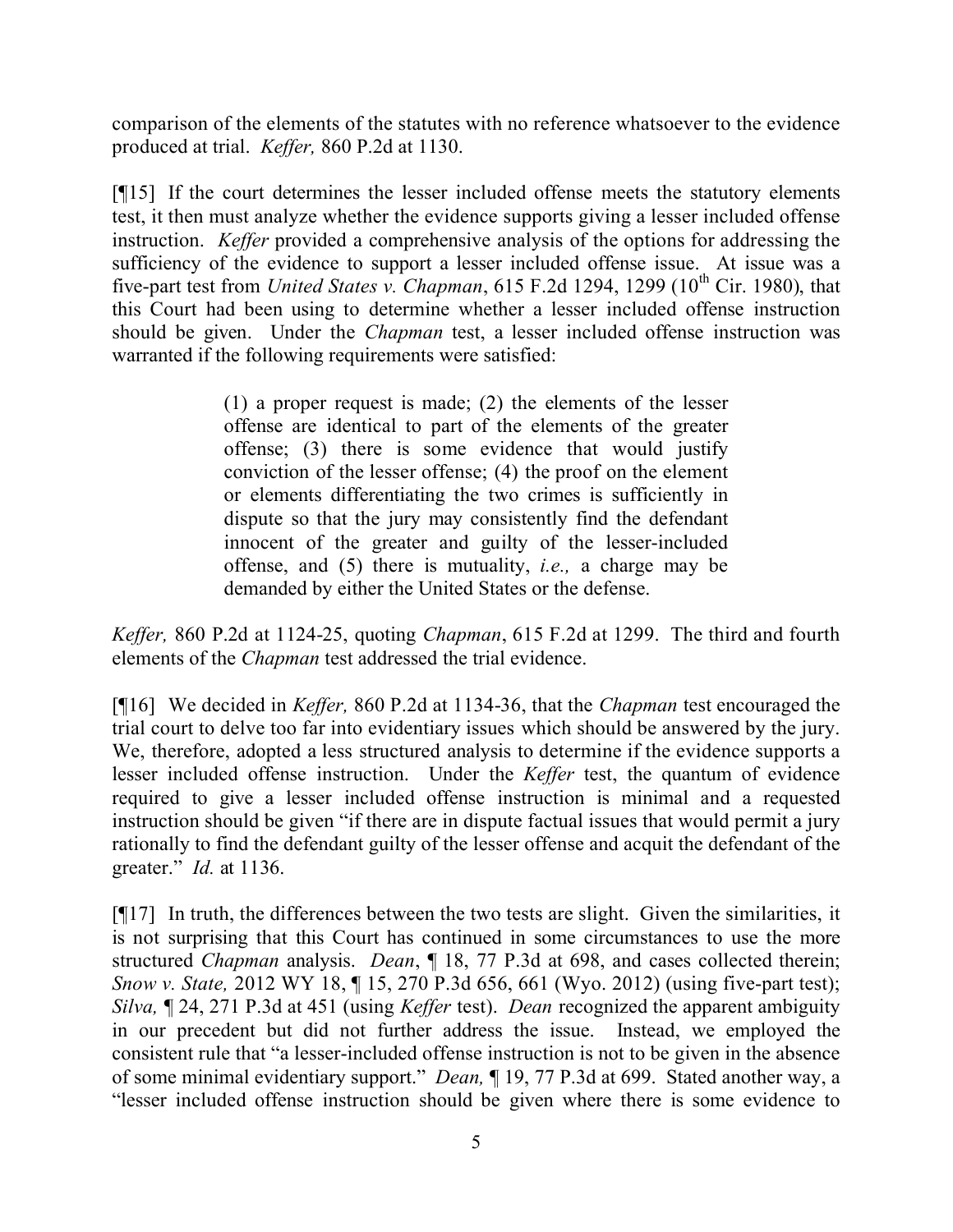support it and the jury rationally could acquit on [the greater offense] and convict on [the lesser offense]." *Id.,* ¶ 34, 77 P.3d at 702.

[¶18] With these legal principles in mind, we turn to the particulars of this case, starting with the statutory elements test. The parties seem to agree that the elements of battery in  $\S 6$ -2-501(b) are a subset of the elements of strangulation of a household member in  $\S 6$ -2-509. To prove the crime of battery, the prosecution must establish the defendant (1) intentionally, knowingly or recklessly; (2) caused bodily injury; (3) to another person; (4) by use of physical force. Section 6-2-501(b). The crime of strangulation of a household member, as charged in this case, requires proof that the defendant (1) intentionally and knowingly; (2) caused bodily injury; (3) to the victim, who was a household member; (4) by impeding her normal breathing; (5) by applying pressure to her throat or neck. Section 6-2-509. The crimes of battery and strangulation of a household member share the same mental element and require bodily injury by some type of physical force. Strangulation also requires proof that the victim was a household member and the defendant caused bodily injury by impeding the victim's normal breathing with the specific physical force of pressure to the throat or neck. The elements of the lesser crime (battery) are, therefore, a subset of the greater crime (strangulation).

[¶19] The next question, and the one at issue in this case, is whether the trial evidence supported instructing the jury on the crime of battery. Mr. Nickels argues the record contains the requisite "minimal" evidence the jury could have relied upon to rationally acquit him of strangulation while convicting him of battery. He claims the evidence could be interpreted as showing the victim exaggerated his actions and, although he caused her bodily injury, he did not impede her normal breathing by pressing on her throat or neck. In support of his argument that he did not impede her breathing, Mr. Nickels asserts the victim sustained only slight injuries. Mr. Nickels directs us to testimony about Sgt. Davis' report in which he observed "very slight redness" and "very slight swelling" on her neck. Sgt. Davis expanded upon the observations in his report when he testified at trial. He stated the redness and swelling on the victim's neck was visible to the eye and, although it was not as thick as a finger, it was "more than you would have gotten should you have snagged a necklace or pulled a collar too tight."

[¶20] The photographs admitted into evidence at the trial showed red marks on the victim's neck on the day of the incident. Sgt. Davis stated that he could see "raised swelling around the perimeter of the neck. Right above the collar bone there was a big discoloration, redness that went pretty much from ear to ear." He also noticed that her voice was "very, very raspy," she was having difficulty speaking and swallowing and was obviously in pain.

[¶21] The problem with Mr. Nickels' argument is that the nature of the resulting injury does not differentiate between strangulation and battery. Both crimes required proof of "bodily injury," which was defined for the jury as "physical pain" in accordance with the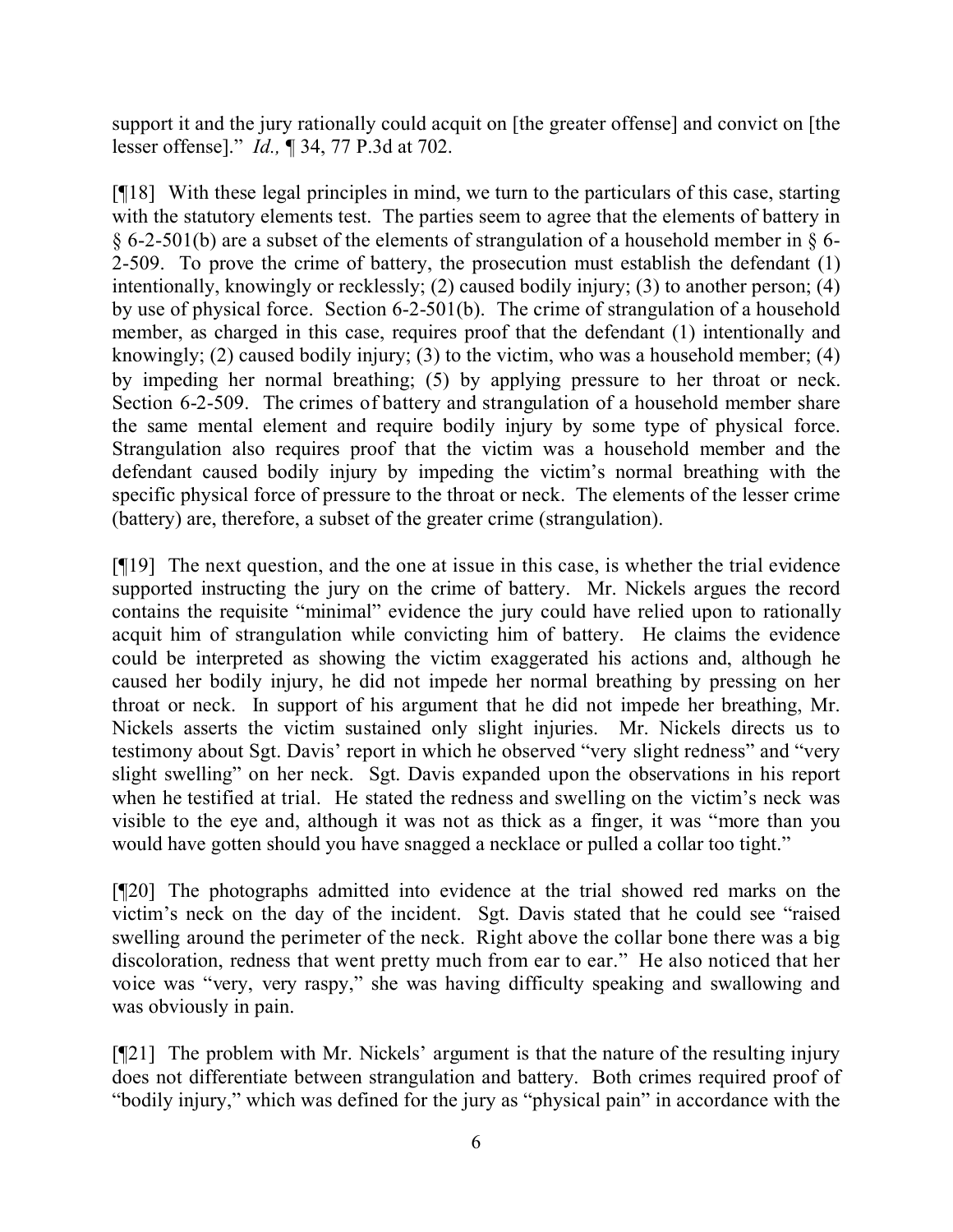applicable definition in Wyo. Stat. Ann.  $\S 6$ -1-104(a)(i) (LexisNexis 2013). The victim testified she was in pain and Sgt. Davis observed that she was in pain.

[¶22] The elements that set strangulation apart from battery are the impediment of normal breathing by the application of pressure to the neck or throat. The victim testified she could not breathe because Mr. Nickels pressed on her neck and throat with both hands two different times. She stated that she may have passed out during the first strangulation incident because she was unable to breathe. There was no evidence that Mr. Nickels physically attacked the victim in a different manner than by applying pressure to her neck or throat or that the pressure was sufficient to cause her pain but was not sufficient to impede her breathing. If the jury had chosen not to believe the victim, it would have acquitted Mr. Nickels of strangulation.

[¶23] Mr. Nickels also argues the testimony of another inmate in the county jail supports his argument that the jury could have rationally acquitted him of strangulation but convicted him of battery. The inmate testified that he and Mr. Nickels had talked about the crime while they were both in the jail. He said Mr. Nickels told him that he had grabbed his girlfriend by the throat and choked her. The inmate testified that Mr. Nickels said he did not choke her "as hard as he could" because he did not want to accidentally kill her. He only wanted to "make his message clear" and the message was that he was not "playing around."

[¶24] The inmate's testimony does not support the lesser included instruction. In fact, it confirms that Mr. Nickels impeded the victim's normal breathing by applying pressure to her throat. Mr. Nickels told the inmate he had grabbed the victim by the throat and choked her. "Choke" is defined as "to make normal breathing difficult or impossible by compressing the throat with strong external pressure." *Webster's Third New Int'l Dictionary* 396 (2002). The fact that he did not choke the victim as hard as he could because he did not want to kill her did not change the fact that he applied pressure to her throat to impede her breathing in accordance with the statutory definition of strangulation.

[¶25] The district court rejected defense counsel's request for the lesser included offense instruction at the jury instruction conference after the close of evidence. It stated:

> If this was not strangulation, it didn't happen. There's no evidence of any lesser kind of physical contact than the hands around the throat, so there's no evidence upon which the jury could find those lesser includeds.

The district court's statement was a correct recitation of the principle that a lesser included offense "jury instruction should not be given . . . where the facts and the defense are such that the defendant, if guilty at all, is guilty of the greater offense." *Dean,* ¶ 34,